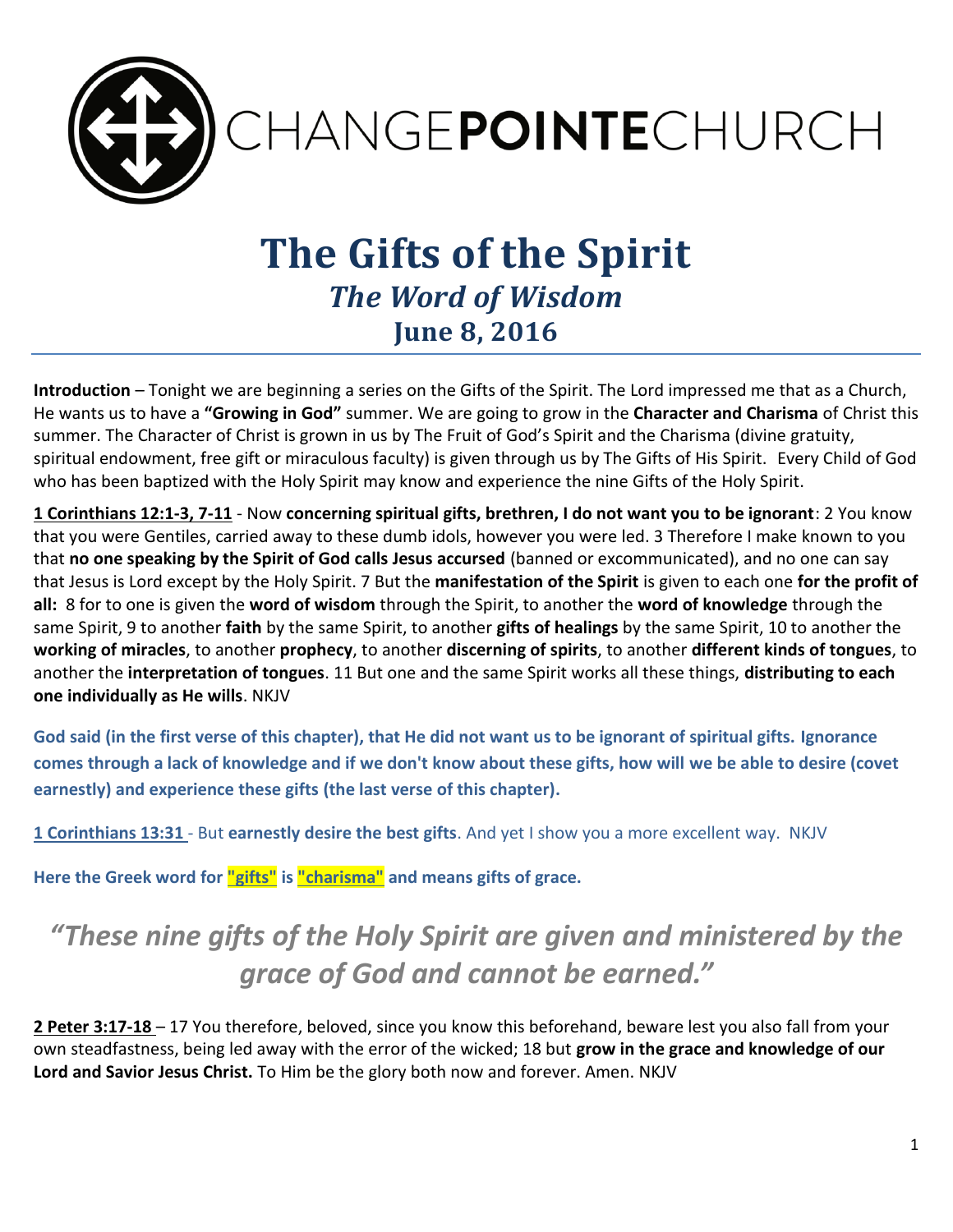- **I. There are Nine Gifts that are divided into three categories** 
	- **A. There are three revelation gifts, they reveal something**
		- **1. Word of Wisdom**
		- **2. Word of Knowledge**
		- **3. Discerning of Spirits**
	- **B. There are three Power Gifts, they do something** 
		- **1. Gift of Faith**
		- **2. Gifts of Healings**
		- **3. Working of Miracles**
	- **C. There are three Vocal Gifts, they say something**
		- **1. Prophecy**
		- **2. Divers kinds of Tongues**
		- **3. Interpretation of Tongues**

### **II. How are the Gifts of the Spirit Distributed**

A. **According to the Will of God**

B. **1 Corinthians 12:11** - But one and the same **Spirit** works all these things, **distributing to each one individually as He wills**. NKJV

**C. To those who earnestly Desire them.**

- D. **1 Corinthians 12:31 -** But **earnestly desire the best gifts**. And yet I show you a more excellent way. **NKJV**
- **III. The Word of Wisdom**

**A. The Word of Wisdom is not the Gift of Wisdom.** 

**B. The Word of Wisdom is a supernatural revelation by the Spirit of God concerning the Divine purpose and plan in the mind and will of God.** 

**C. The Word of Wisdom always speaks of the future.** 

**D.** The Word of **Wisdom** is the best gift because it is a **revelation** concerning the plans and purposes in **the mind of God.** 

**E. The Word of Wisdom can come through any of the revelation or Vocal Gifts.**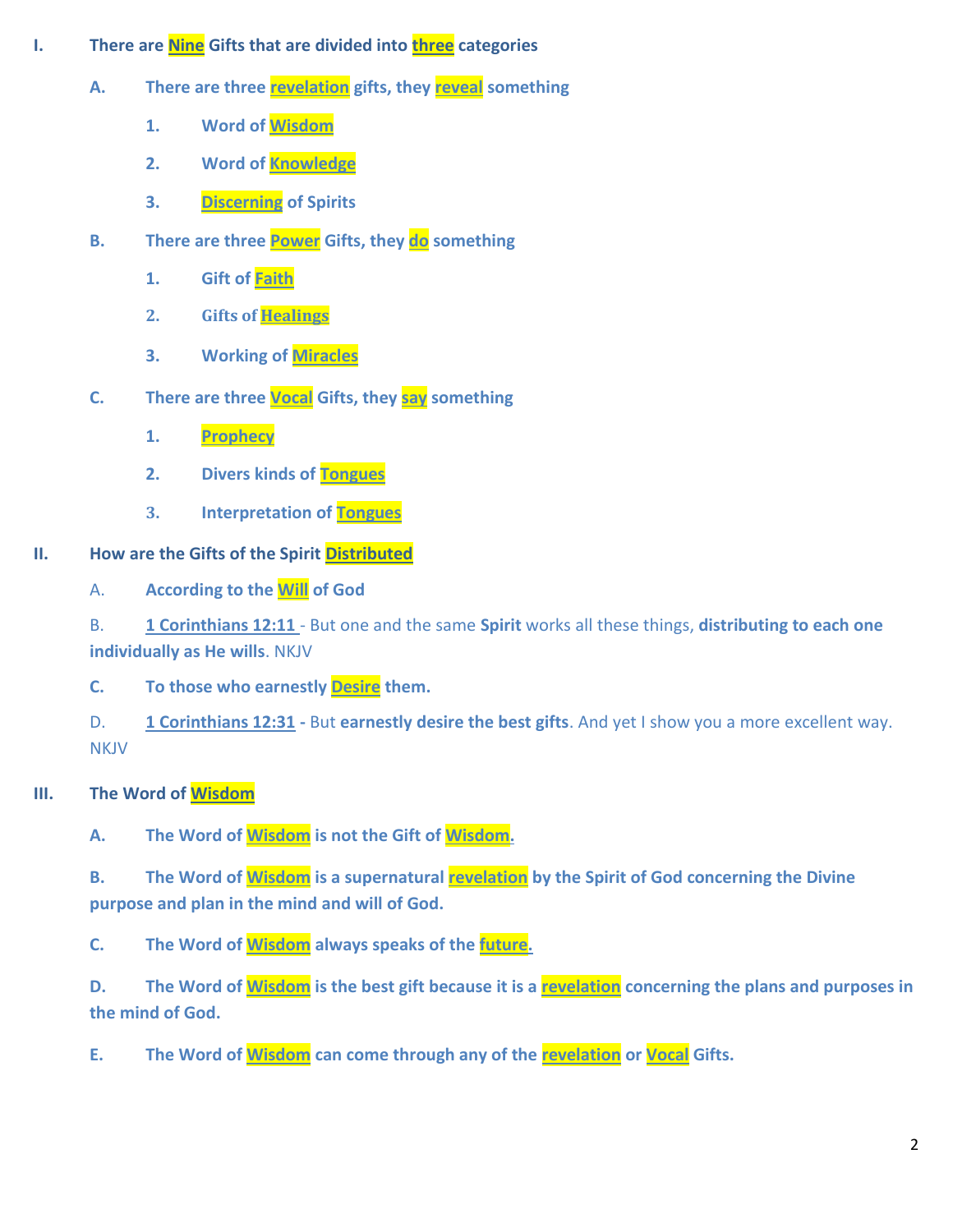#### **IV. Scriptures Showing The Word of Wisdom in Action.**

#### A. **The Lord gave Ananias a Word of Wisdom**

1. **Acts 9:10-16 -** Now there was a certain disciple at Damascus named Ananias; and to him the Lord said in a vision, "Ananias." And he said, "Here I am, Lord." 11 So the Lord said to him, **"Arise and go to the street called Straight, and inquire at the house of Judas for one called Saul of Tarsus**, **for behold, he is praying. 12 And in a vision he has seen a man named Ananias coming in and putting his hand on him, so that he might receive his sight."** (Word of Knowledge) 13 Then Ananias answered, "Lord, I have heard from many about this man, how much harm he has done to Your saints in Jerusalem. 14 And here he has authority from the chief priests to bind all who call on Your name." 15 But the Lord said to him, **"Go, for he is a chosen vessel of Mine to bear My name before Gentiles, kings, and the children of Israel. 16 For I will show him how many things he must suffer for My name's sake."** (Word of Wisdom) NKJV

#### **B. An Angel gave Phillip a Word of Wisdom**

**1. Acts 8:26-29 -** Now an angel of the Lord spoke to Philip, saying, **"Arise and go toward the south along the road which goes down from Jerusalem to Gaza." This is desert.** 27 So he arose and went. And behold, a man of Ethiopia, a eunuch of great authority under Candace the queen of the Ethiopians, who had charge of all her treasury, and had come to Jerusalem to worship, 28 was returning. And sitting in his chariot, he was reading Isaiah the prophet. 29 **Then the Spirit said to Philip, "Go near and overtake this chariot."** NKJV

#### **C. God Gave Noah a Word of Wisdom**

1. **Genesis 6:13-19 -** And God said to Noah, **"The end of all flesh has come before Me, for the earth is filled with violence through them; and behold, I will destroy them with the earth. 14 Make yourself an ark of gopherwood; make rooms in the ark, and cover it inside and outside with pitch. 15 And this is how you shall make it: The length of the ark shall be three hundred cubits, its width fifty cubits, and its height thirty cubits. 16 You shall make a window for the ark, and you shall finish it to a cubit from above; and set the door of the ark in its side. You shall make it with lower, second, and third decks. 17 And behold, I Myself am bringing floodwaters on the earth, to destroy from under heaven all flesh in which is the breath of life; everything that is on the earth shall die. 18 But I will establish My covenant with you; and you shall go into the ark — you, your sons, your wife, and your sons' wives with you.** NKJV

#### **D. God Gave Joseph a Word of Wisdom**

1. **Genesis 45:5-8 -** 5 But now, do not therefore be grieved or angry with yourselves bee you sold me here; for **God sent me before you to preserve life.** 6 For these two years the famine has been in the land, and **there are still five years in which there will be neither plowing nor harvesting**. 7 And God sent me before you to preserve a posterity for you in the earth, and to save your lives by a great deliverance. 8 **So now it was not you who sent me here, but God**; and He has made me a father to Pharaoh, and lord of all his house, and a ruler throughout all the land of Egypt. NKJV